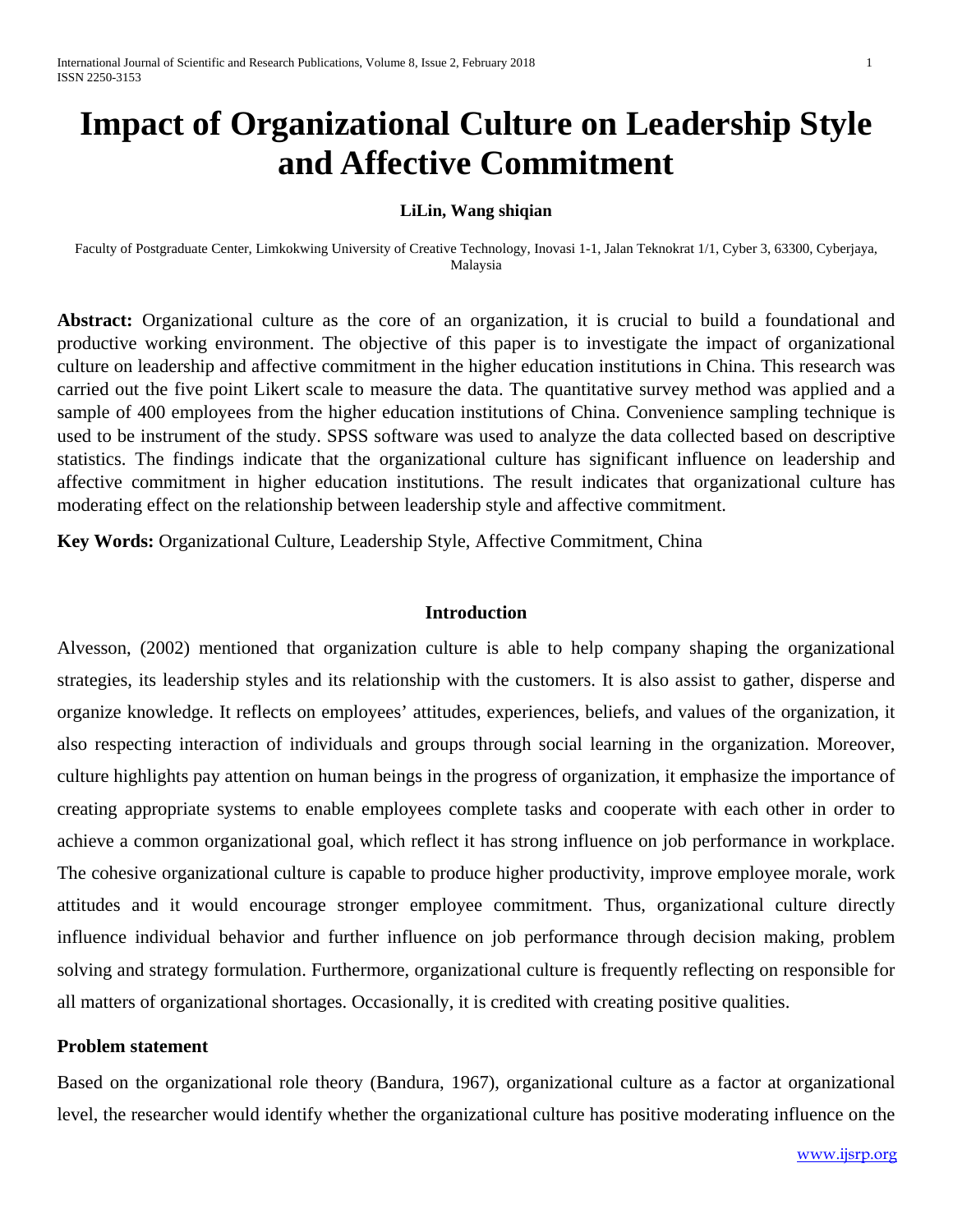relationship between leadership and affective commitment, organizational culture as a system of meanings, values and beliefs of an organization, which is also a reference to action (Mas'ud, 2004). The past studies lack the researches on organizational culture as a moderating variable as well as how it is functional in higher education field in China. Most past studies did research on the organizational level, the influence of organizational culture on organizational commitment or organizational performance (Michael & Craig, 2006; Teman, 2014; Jung, D. I & Avolio, 2016). Few of studies has investigated whether organizational culture or leadership has impact on one particular component of affective commitment. In this study, the researcher identified whether organizational culture has moderating effect on the relationship between the leadership and affective commitment.

#### **LITERETURE REVIEW**

# **Leadership Style**

Kouzes and Posner (1997) have defined the leadership is an art to mobilize and motivate subordinates are willing to endeavor in completing the organizational tasks. According to Robbins (1991) leadership is the ability either influence the groups or individuals struggle to share inspirations and work toward organizational goals and objectives. Adler (1997) clarifies that "leadership is regarded as the ability to influence and inspire ways of thinking, acting, and behaving of its members". Chipunza (2006) further observed that leadership is an important interpersonal process that occurs between leaders and individuals or groups towards the organizational pursuance and objectives. Bass (1994) identified that leadership style mainly comprise three common parts, they are transformational leadership style, transactional leadership style and laissez-faire leadership style or condition without leadership. Transactional leadership style is one leadership style that basically emphasizes agreement between leaders and subordinates. Transactional leadership regarding that leaders are able to motivate and mobilize subordinates by exchanging rewards with certain performance. It seems in a transaction, a subordinate would be given appropriate compensation when they completed their duties in accordance with the contract (Mustopadidjaja, 2008). While transformational leadership style is defined by Bass and Avolio (2003) as leaders are able to optimize employees' performance and further achieve organizational goals by altering the work environment, the way of motivation, and work patterns, and work values perceived by subordinates.

# **Organizational Culture**

[www.ijsrp.org](http://ijsrp.org/) Organizational culture refers to the personality of the organization and it reflecting the organization functions in some aspects. It is reflected from the attitudes, experiences, beliefs, and values of the organization, respecting interacts of individuals and groups through social learning in the organization. Moreover, culture highlights pay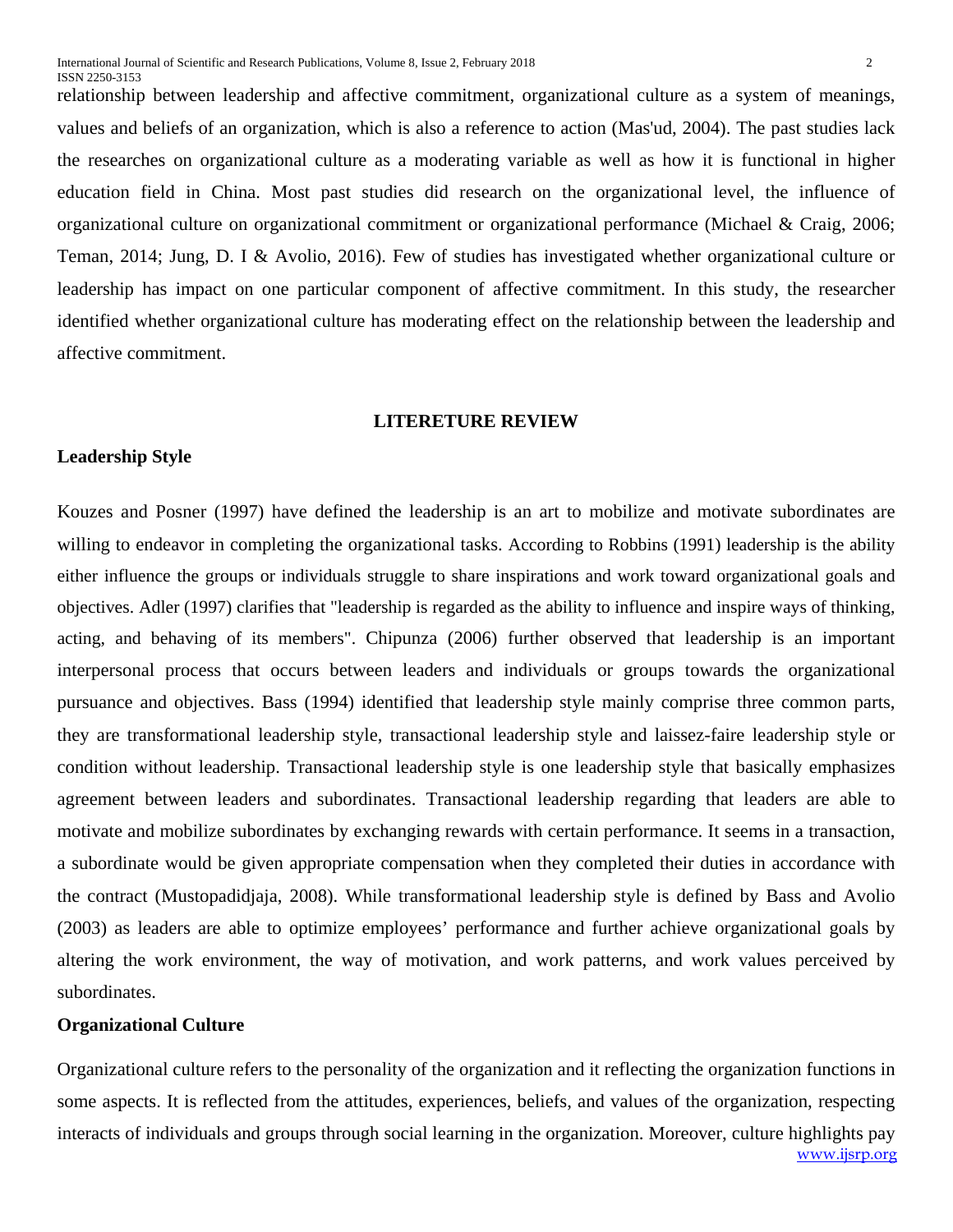attention on human beings during the whole life of organizational, it emphasize the importance of creating appropriate systems to enable employees complete tasks and cooperate with each other in order to achieve a common organizational goal. The thought of cohesive business cultures is the underpinning of higher productivity, employee morale, work attitudes and it would encourage stronger employee commitment. Thus, organizational culture directly manage and constraints behavior which influence on job performance through decision making, problem solving and strategy formulation. Furthermore, organizational culture is frequently reflecting on responsible for all matters of organizational shortages. Occasionally, it is credited with creating positive qualities. A better explanation of organizational culture's concept would allow people solve problems and improve employee performance in proper way in organizations. The employee performance was considered as backbone of organization as it leads to organizational development in effectively. The employees' loyalty relies upon knowledge and awareness of culture due to it is beneficial to improve organizational behavior.

## **Affective Commitment**

Allen and Meyer (1990) defined that the affective commitment is one component of organizational commitment, which refers to the employees possess emotional attachment to involve and identify the organization. Mostly, researches were undertaken in the area of organizational commitment focuses on affective commitment. For example, the Brunetto and Farr-Wharton (2003) has undertaken a considerable literature review and found that affective commitment has been investigated in areas such as job satisfaction, communication, turnover, intent to leave and stress, perceived fairness and supportiveness of managers, perceived ability to be promoted and job performance. Studies on affective commitment have also been conducted under various contexts, such as in nursing, citizen behaviors and commitment to a particular community. It also reflects the employees' satisfaction and communication with their colleagues, and it will create a supportive work environment with satisfaction. Allen  $\&$  Meyer, (1991) have suggested that affective commitment plays an important role because it is more potential benefits for organizations than other components of commitment. High affective commitment means that employees are willing to take duty beyond assigned and it is beneficial for organization.

#### **Leadership Style, Organizational Culture and Affective Commitment**

According to (Meyer et all.,2010) suggested that organizational commitment would increase through changing the organizational culture which tends to person organization (culture) fit Results from investigations from Blau (1985) and Williams and Hazer (1986) revealed that leadership style had greater influence on commitment than a structured or task-oriented one, while Kim (2002) identified a participative management style has positive and significant relationship with employees' job satisfaction and commitment. Organizational culture is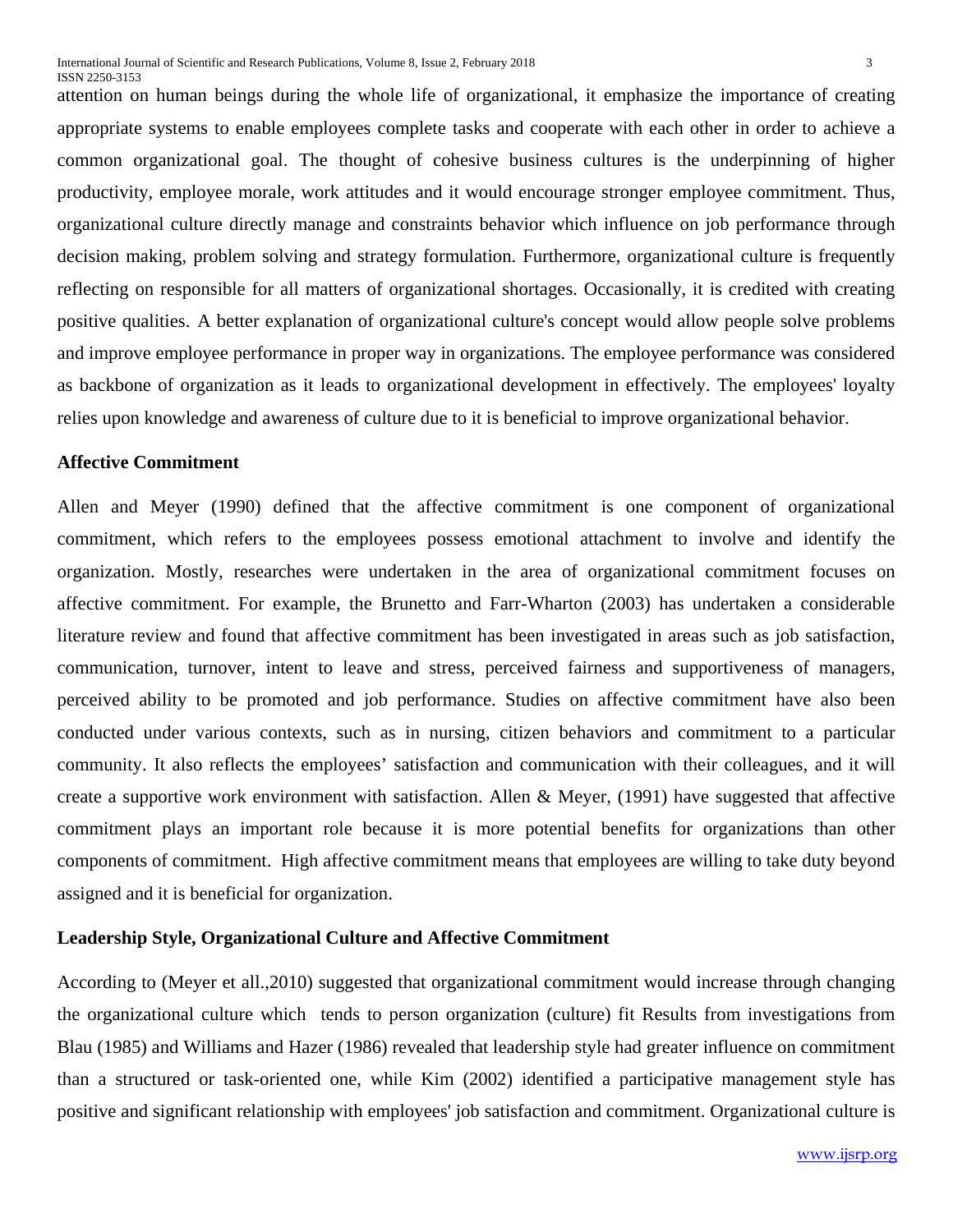important in generating commitment and enhancing performance (Deal and Kennedy, 1982; Lok and Crawford, 2001; Peters and Waterman, 1982). In particular, studies in various industries and countries has identified that innovative and supportive cultures had strong positive effects on commitment and job satisfaction, while bureaucratic cultures had a negative impact (Brewer, 1993; Brewer, 1994; Brewer and Clippard, 2002; Kratrina, 1990; Krausz et al., 1995; Lok and Crawford, 2000; London and Larsen, 1999; Rashid et al., 2003; Silverthorne, 2004; Trice and Beyer, 1993; Wallach, 1983). Adel Mohamed (2014) identified that empirical results indicated that the relationship between organizational culture and organizational commitment in National Oil Corporation of Libya was positive significant relationship, while the dominant culture was hierarchy culture and the dominant organizational commitment was affective commitment.

# **RESEARCH METHOD**

# **Research Framework**

The researcher developed the conceptual framework and figured out the instrument scales for each variable. In this proposed model, leadership style as independent variable and the scale was adopted from Marlowe and Nyhan (1992). Affective commitment as dependent variable which was measure by instrument developed by Cook and Wall (Cook & Wall, 1980). Organizational culture is moderating variable, which is measured by using the GLOBE questionnaire (House et al., 1999, 2002, 2004). This study attempts to demonstrate the moderating effect of organizational culture between leadership style and affective commitment (See Figure 1).

# **Research Hypotheses**

H1: There is a positive relationship between leadership style and affective commitment.

H2: There is a moderating effect of organizational culture between leadership style and affective commitment.



# **ANAYSIS AND FINDING**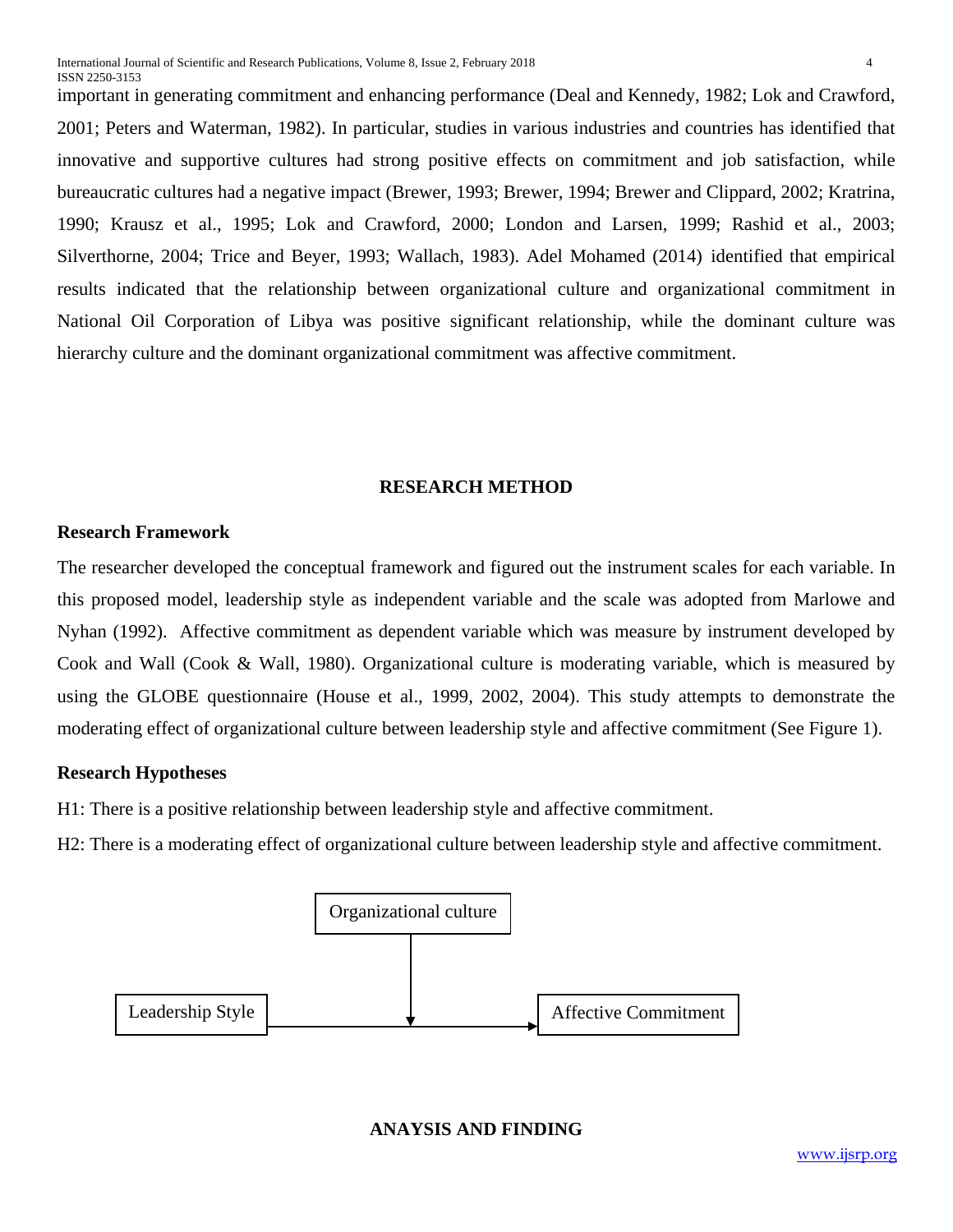In order to test the moderation, the researcher centered the predictor variables and gained a product of multipliers of two variables of leadership style and organizational culture. Through R square change, people could judge whether the moderator or interaction account for significant variance in the dependent variable (Aiken & West, 1991). Based on the R square change results, the main effect of leadership style and organizational culture accounted for 23% of variance in affective commitment and it was significant, the interaction with leadership and organizational culture accounted for additional significant 1.7 percent of variance (Table 1). Based on the coefficients table (Table 2), the coefficient of leadership style and organizational culture is significant at 0.000 level. It also presented that when entering interaction term of organizational culture as the moderator to the model, the result is still significant at 0.001 level. At the end, it can be concluded that organizational culture can be a moderator in the relationship between leadership style and affective commitment. Thus, organizational culture positively moderates the link among leadership style and affective commitment.

**Table 1: Regression**

|   | R                 | $R^2$ | Adjuste<br>$dR^2$ | Std. Error | $R^2$<br>Change | F<br>Change | df1 | df2 | Sig. F<br>Chang |
|---|-------------------|-------|-------------------|------------|-----------------|-------------|-----|-----|-----------------|
|   | .484 <sup>a</sup> | .234  | 231               | .577       | .234            | 71.320      | ി   | 467 | .000            |
| ◠ | .501 <sup>b</sup> | .251  | .246              | .571       | .017            | 10.389      |     | 466 | .001            |

a. Predictors: (Constant), average\_OC, average\_LS

b. Predictors: (Constant), average\_OC, average\_LS, centre\_LS\*OC

| Table 2: Coefficients of centered variables |  |
|---------------------------------------------|--|
|---------------------------------------------|--|

|                | Model        | <b>Unstandardized</b><br><b>Coefficients</b> |                   | <b>Standardized</b><br><b>Coefficients</b> |        | Sig. |
|----------------|--------------|----------------------------------------------|-------------------|--------------------------------------------|--------|------|
|                |              | B                                            | <b>Std. Error</b> | <b>Beta</b>                                |        |      |
|                | (Constant)   | 1.655                                        | .162              |                                            | 10.198 | .000 |
|                | average_LS   | .185                                         | .050              | .194                                       | 3.665  | .000 |
|                | average_OC   | .346                                         | .055              | .335                                       | 6.313  | .000 |
| $\mathfrak{D}$ | (Constant)   | 1.525                                        | .166              |                                            | 9.197  | .000 |
|                | average_LS   | .200                                         | .050              | .211                                       | 3.994  | .000 |
|                | average_OC   | .355                                         | .054              | .344                                       | 6.541  | .000 |
|                | centre_LS*OC | .143                                         | .044              | .131                                       | 3.223  | .001 |

a. Dependent Variable: average\_AC

# **CONCLUSION AND DISCUSSION**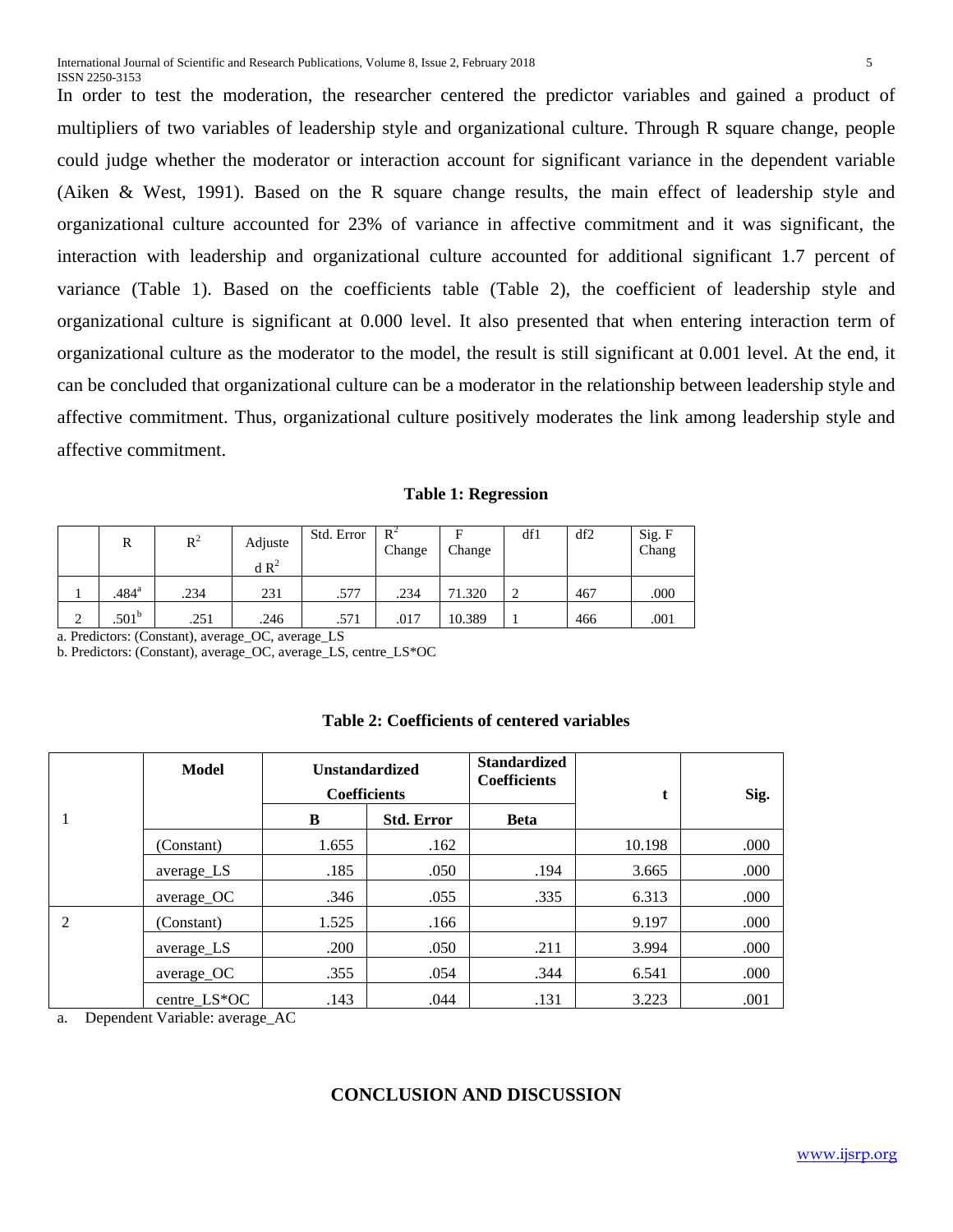The past studies lack researches on organizational culture as a moderating variable as well as how it is functional in higher education field in China. Most of past studies researched on the organizational level, the influence of organizational culture on organizational commitment or organizational performance (Michael  $\&$ Craig, 2006; Teman, 2014; Jung, D. I & Avolio, 2016) and few researchers took account of the most important component of commitment. In this study, the researcher identified organizational culture moderating effect between the leadership and affective commitment. The result from the analysis suggests that organizational culture moderating the relationship between leadership style and affective commitment. Therefore, supervisors' considerations or motivations will improve employees' positive attitude while their affective commitment will arise. This result is in lines with the previous studies (Brewer and Clippard, 2002; Lok and Crawford, 2000; London and Larsen, 1999; Rashid et al., 2003; Silverthorne, 2004). Leaders need to realize the important impact of their personal leadership styles upon their employees' commitment to the workplace, and their endeavors normally reflects on the shared values and norms within the organization. Hence, leaders could consider changing their leadership style and collaborate with the organization's culture to enhance their effectiveness or initiate changes to the culture itself. Further it reaffirms the application of contingency approach in conceptualizing leadership styles and behavior.

#### **REFERENCE**

- Allen N, Meyer J (1990), 'The measurement and antecedents of affective, continuance, and normative commitment to the organization', Journal of Occupational Psychology, Vol. 63, pp. 1-18.
- Aiken & West, 1991, Multiple regression: Testing and interpreting interactions. Newbury Park: Sage.
- Ali, Elmi & Mohamed, 2013, Intergovernmental Fiscal Relations in Latin America: Policy Design and Policy Outcomes, Inter-American Development Bank, Washington DC.
- Bandura, 1967, Behavioral psychotherapy. Scientific American, 216, 78-86.
- Brunetto, Y. and Farr-Wharton, R. (2003), "The commitment and satisfaction of lower-ranked police officers: Lessons for management", Policing: An International Journal of Police Strategies & Management, vol. 26 no. 1, pp. 43-63.
- Dr. Adel Mohamed Ali Shurbagi (2014) The Relationship between Organizational Culture and Organizational Commitment in National Oil Corporation of Libya.2nd International Conference on Research in Science, Engineering and Technology (ICRSET'2014), March 21-22, Dubai (UAE).